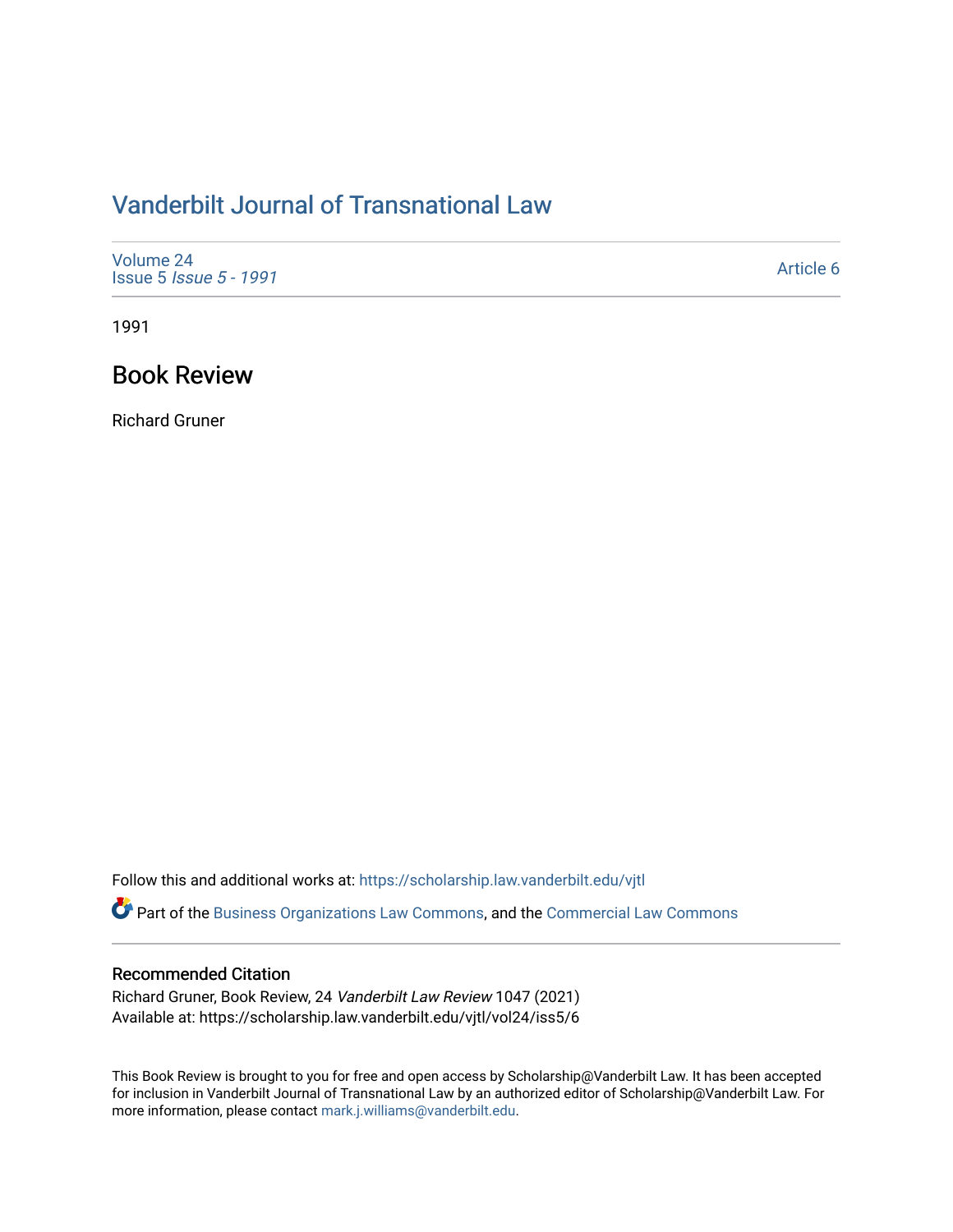# **BOOK REVIEW**

CORPORATE ETHICS AND LIABILITY IN INTERNATIONAL ENTERPRISES: PRINCIPLES **AND** LIMITS. (Reviewing **G.** ELFSTROM,\* MORAL ISSUES AND MULTINATIONAL CORPORATIONS (1991))

### *Reviewed by* Richard Gruner\*\*

Large corporations are important, yet enigmatic, participants in world commerce. International corporate behavior is morally and legally significant because of its immense scope and societal impact. That behavior, however, is often so complex as to defy characterization under the simple moral or legal standards applicable to individuals. Furthermore, the ability of traditional moral or legal systems to shape multinational corporate conduct is also unclear given that large corporate bureaucracies lack the motivations and fears normally used to enforce moral or legal accountability. As one frustrated court noted, the problem is that corporations have "no soul to damn, and no body to be kicked."<sup>1</sup>

In *Moral Issues and Multinational Corporations,2* Professor Gerald Elfstrom examines corporate morality as a constraint upon multinational corporate behavior. He addresses two fundamental corporate control and accountability questions: First, when should corporations, as opposed to

Assistant Professor of Philosophy, Auburn University; Ph.D. 1975, M.Phil. 1969, Emory University; B.A. 1967, Cornell College.

<sup>\*\*</sup> Professor of Law, Whittier College School of Law. LL.M. 1982, Columbia Univ. School of Law; J.D. 1978, University of Southern California Law Center; B.S. 1975, California Institute of Technology.

**<sup>1.</sup>** MERVYN **A.** KING, PUBLIC POLICY **AND THE** CORPORATION **1 (1977).** *See generally* John C. Coffee, *"No Soul to Damn: No Body to Kick": An Unscandalized Inquiry into the Problem of Corporate Punishment,* 79 MICH. L. REV. 386, 386 (1981).

<sup>2.</sup> **GERALD ELFSTROM, MORAL ISSUES AND MULTINATIONAL CORPORATIONS** (1991) [hereinafter ELFSTROM].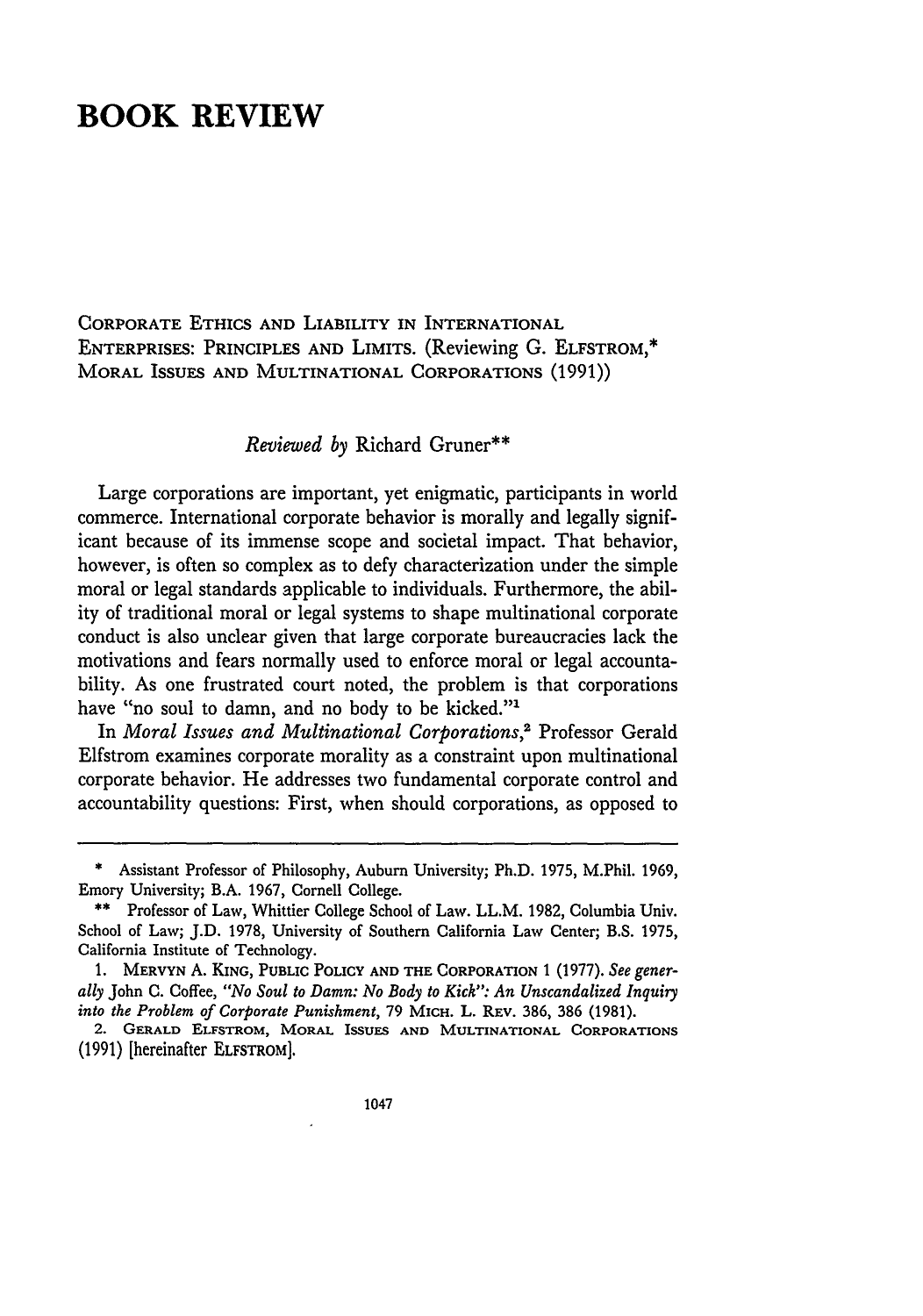the individual employees and agents who operate them, be morally accountable? Second, how do moral standards for corporate conduct vary, if at all, when large firms intersect multiple cultures and value systems through international operations?

Although Elfstrom examines these topics from a philosopher's viewpoint, legal analysts also can benefit from his study. The moral standards he articulates can be used for evaluating corporate liability standards governing overseas conduct. United States law already imposes criminal and civil liability on corporations when their overseas conduct does not meet domestic moral standards. For example, the Foreign Corrupt Practices Act (FCPA) imposes liability on United States firms for payments to foreign officials that, although not violative of the laws of the nations in which the payments are made, offend United States notions about proper methods of influencing government decisions.<sup>3</sup>

Studies like Professor Elfstrom's book that delineate corporate morality principles in international settings should help the legal community determine whether statutes like the FCPA have expanded criminal liability beyond its moral underpinnings. Of course, illegal conduct need not-and often does not-precisely match immoral conduct. Widely-held moral principles, however, certainly shape standards for identifying criminal behavior.<sup>4</sup> An analysis explaining why particular corporate conduct is immoral can: 1) indicate that such conduct should be criminalized because laws generally should match moral standards;<sup>5</sup> 2) help identify the harmful or unfair quality of the behavior, which may justify criminalization on utilitarian or other policy grounds;<sup>6</sup> or 3) provide a rallying point for public opinion in favor of criminalizing the behavior through political action.7 Under any of these approaches, new insights into the morality of multinational corporate action can provide useful grounding for adjusting the criminalization of corporate behavior.

5. See generally **LoN** FULLER, THE MORALITY **OF** LAW (1964).

**7.** Advocates of legal pragmatism contend that laws are settled primarily by political or judicial consensus. Under this approach, initial articulations of laws act like hypotheses, which are subject to continuing scrutiny **by** courts and politically motivated legislators until they become more or less clarified and settled by consensus. *See generally* FRE-DERIC ROGERS **KELLOGG,** THE FORMATIVE **ESSAYS** OF **JUSTICE HOLMES:** THE MAKING OF **AN AMERICAN LEGAL** PHILOSOPHY 280 (1984).

**<sup>3.</sup>** 15 **U.S.C.** §§ 79dd-l,'78dd-2 (1982).

<sup>4.</sup> See, e.g., **0.** HOLMES, THE **COMMON** LAW 39-42 (M. Howe ed. 1963).

**<sup>6.</sup>** The need to separate law from morality and to justify legal rules in terms of policies like utilitarianism is a basic tenant of legal positivism. *See generally* H.L.A. HART, **THE CONCEPT OF LAW** (1961).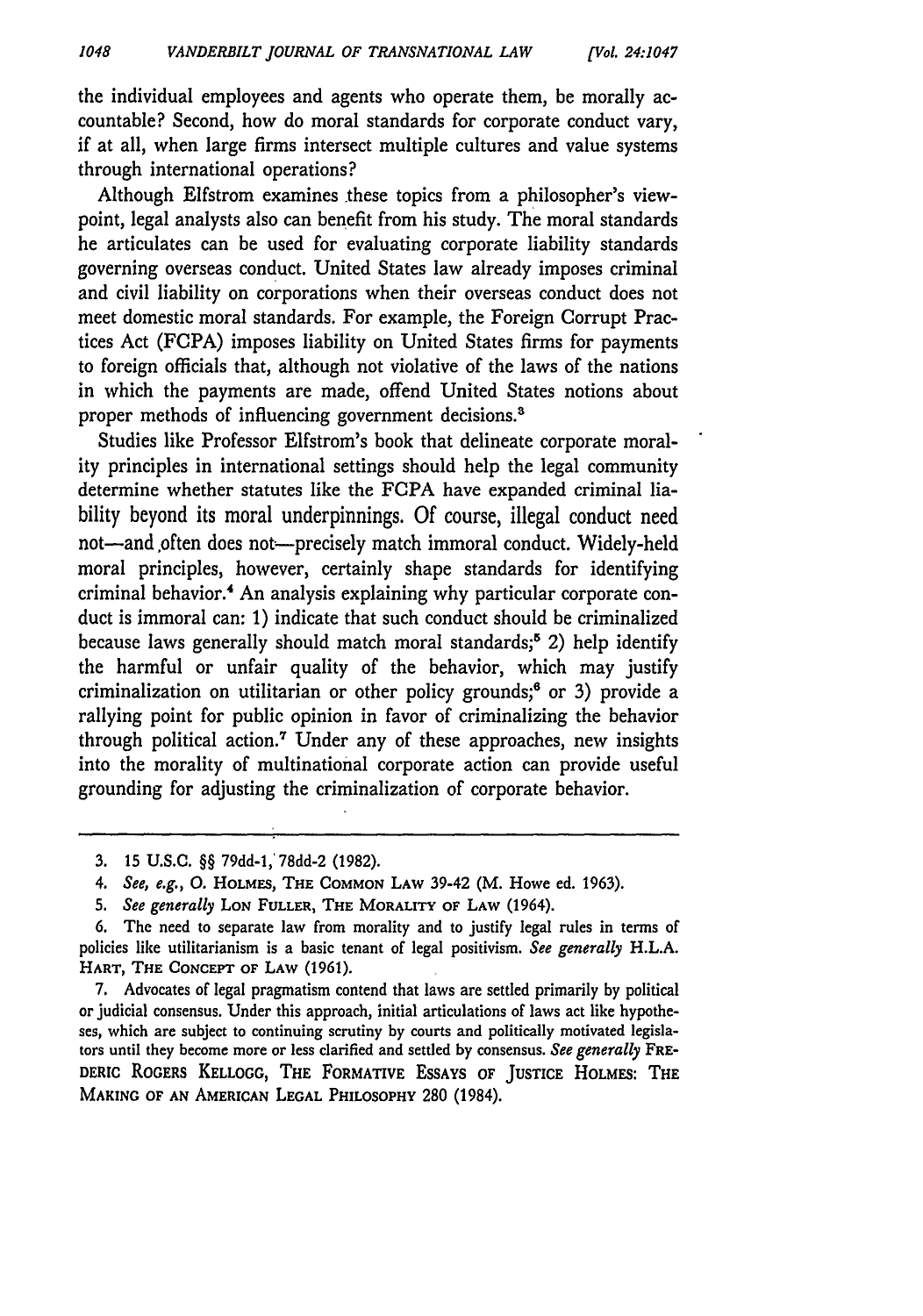## I. MEASURING CORPORATE **ORGANIZATIONAL** MORALITY **APART** FROM THE **AGGREGATE** MORALITY **OF CORPORATE EMPLOYEES**

Modern analysts have an unfortunate tendency to treat large corporations like overgrown persons. For example, in most legal contexts, corporations are treated like persons;<sup>8</sup> indeed, they often are referred to as persons.9 This legal fiction is simply a shorthand way of saying that no significant policy reason exists to treat corporate and individual actors differently, and legal standards developed for individuals consequently should be applied equally to corporations.

Unfortunately, in many instances in which corporations and individuals are treated equally under the law, it is not because a careful policy analysis has indicated so. Rather, lawmakers or courts have simply assumed that corporations and individuals should be treated similarly in all cases in which a contrary result is not indicated clearly.1° Alternatively, some courts and lawmakers have justified similar treatment of corporations and individuals based on rough physical analogies of corporate actions and decision making to individual counterparts, even though the legal standards involved did not relate to the similar features recognized in the comparative studies.<sup>11</sup> In short, past analyses of corporate criminal

9. For example, the California Penal Code defines a "person" to include a corporation as well as a natural person. *See* Cal. Pen. Code **§ 7** (West **1990).** California courts long have recognized corporations as proper criminal defendants for many years. As early as 1907, a California court held that "[p]rivate corporations in respect of their liability for the acts of their agents or servants stand before the law on the same footing as individuals." People v. Palermo Land & Water Co., 4 Cal. App. 717, 721, 89 P. 723, 725 (1907). The position adopted in some other states that fictitious persons, like corporations, cannot commit certain crimes has been firmly rejected by California courts. *See* CRIMINAL LAW § 100, 17 Cal. Jur. 3d 146. In California, "corporations [are] proper defendants in any criminal case." Granite Construction Co. v. Superior Court of Fresno, 149 Cal. App. 3d 465, 197 Cal. Rptr. 3, 4 (1983).

10. This assumption is embedded typically in state laws through definitional provisions that identify corporations as a type of person, thereby making all legal standards governing persons equally binding on corporations. *See, e.g.,* Cal. Pen. Code § 7 (West 1990).

11. The irony of this approach is that large corporations have achieved their economic success precisely because of their dissimilarity to individual actors. *See, e.g.,* **JOHN KENNETH** GALBRAITH, **THE NEW** INDUSTRIAL **STATE** 74-75 **(2d** ed. 1971) ("[Mlodern economic society can only be understood as an effort, wholly successful, to synthesize by organization a group personality far superior for its purpose to a natural person.").

*<sup>8.</sup> See, e.g.,* The Sinking Fund Cases, 99 U.S. 700 (1878); New York Cent. & H. R.R. Co. v. United States 212 **U.S.** 481, 494-95 (1909). *See generally* **CHRISTOPHER STONE,** WHERE THE LAw **ENDS:** THE SOCIAL CONTROL OF **CORPORATE** BEHAVIOR 24-25 (1975).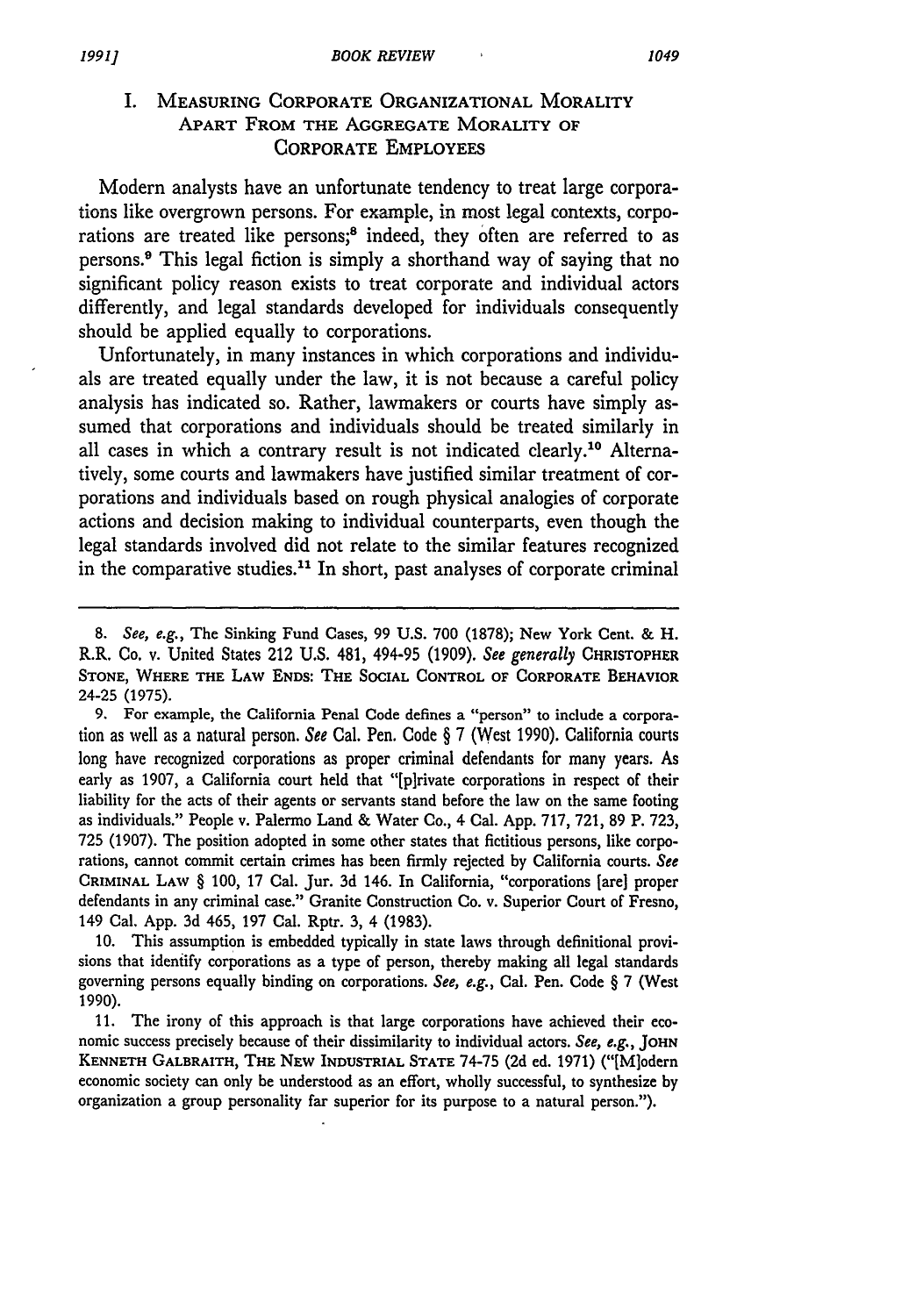liability have involved a variety of unexplored-and sometimes amusing-conclusions about corporate life,<sup>12</sup> but relatively rare assessments of the grounds for treating corporations like individuals and the principles for limiting that equation.

Assessments of corporate morality potentially suffer from a similar problem. Because most moral standards and analyses are framed in individual terms, a temptation exists simply to recast those analyses to a corporate level when determining corporate morality. At least when dealing with large corporate organizations, corporate morality assessments are not so simple.<sup>13</sup>

Fortunately, Professor Elfstrom is sensitive to this potential weakness. In *Moral Issues and Multinational Corporations,* he attempts to identify the corporate features that justify treating a corporate organization as a morally accountable actor separate from the employees and other agents who carry out its business. He concludes that corporate morality at the organizational level must turn on the morality of organizational characteristics-features of internal corporate power structures or ongoing values and means of operation that exist independent of the particular occupants of corporate positions. Individuals within the organization are connected and constrained by "an organizational structure which defines roles for them, specifies the ways these roles relate to those of others, and contains mechanisms for deliberating, making decisions, and

<sup>12.</sup> For example, the Lord Chancellor of England, in contemplating the difficulty of legal control over corporations, lamented: "Did you ever expect a corporation to have a conscience, when it has no soul to be damned, and no body to be kicked." According to one account, he added in a stage whisper: "And by God, it ought to have both." *See* Coffee, *"No Soul to Damn: No Body to Kick". An Unscandalized Inquiry into the Problem of Corporate Punishment,* 79 **MicH.** L. REv. 386, 386 & n.1 (1981). The Lord Chancellor's concern over finding a corporate counterpart to these human features reflects his inability, shared **by** many lawyers even today, to view corporate actors in a different organizational framework than individuals and to reinterpret legal standards to achieve their underlying policy goals within that framework.

<sup>13.</sup> Professor Christopher Stone expressed a similar insight concerning legal analyses when he observed:

Today's giant corporations **...** are much more than persons who just happen to be especially large and powerful. They are complex sociotechnical organisms-not just men, or even men-and-machines-in-groups, but men, machines, patterns of reward, ways of doing things, all divided up into loosely coordinated clusters of cells. There is no reason to believe (as the law implicitly does) that the way "it" will respond and adapt to external threats, the way "it" will scan the environment for information, the way "it" will calculate and weigh "its" pleasures against "its" pains is like that of an actual person.

Christopher Stone, *Corporations and the Law: Ending the Impass* **in** CRIME **AT** THE Top 329, 330-31 (J. Johnson & **J.** Douglas eds. 1978).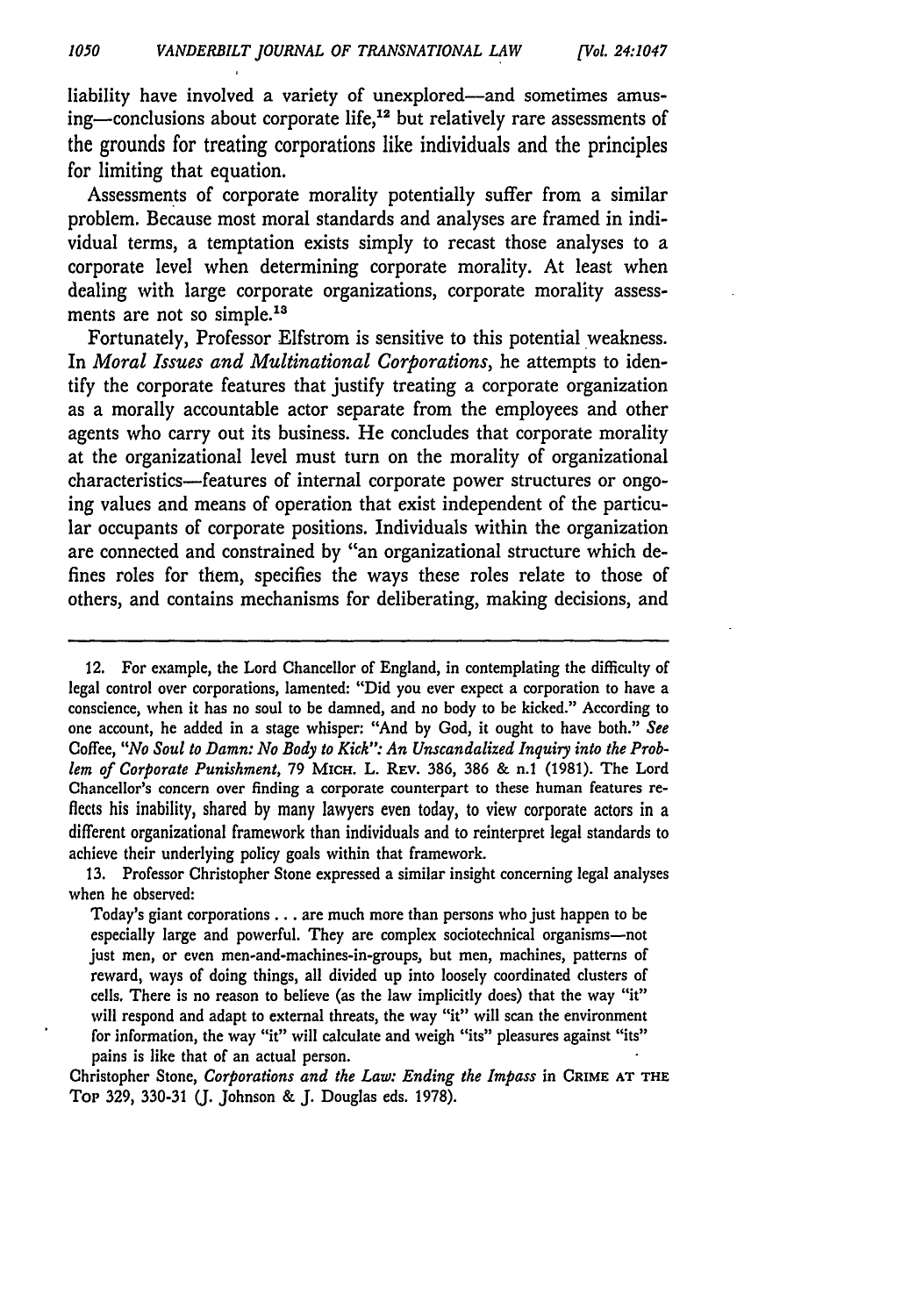#### *BOOK REVIEW*

*1991]*

performing actions."<sup>14</sup> These structures encourage employees to undertake certain patterns of decision and action and to avoid other patterns.<sup>15</sup> These features of corporate organizations can restructure markedly the conduct of those acting within the organization. The morality of this restructuring defines the moral quality of the organization.

Professor Elfstrom's identification of morally significant corporate features has both descriptive and normative implications. Its descriptive importance lies in redirecting the search for corporate misconduct-whether immoral or illegal-beyond just the occasional, aberrant actions of a few corporate employees. Rather, Professor Elfstrom's analysis focuses the corporate morality inquiry on more serious forms of misconduct-those stemming from systemic corporate features with ongoing effects on corporate decision making and corporate responsiveness to societal interests. These systemic features deserve attention since they can affect many persons in a large organization and can be difficult to eradicate since they can survive the tenure of any particular position holder. In a normative sense, Professor Elfstrom's focus emphasizes the need for standards governing the morality of systemic corporate processes and values in any code of corporate ethics and morality. Corporate processes and values can restructure individual employee behaviors towards or away from socially risky behavior. At a minimum, morally significant aspects of corporate operations include those features that may encourage corporate employees to overlook their individual moral standards and to undertake socially risky behavior they would otherwise avoid. No firm that ignores these systemic sources of socially risky behavior in pursuit of corporate goals can be deemed to be acting in a moral fashion, any more than a person driving down the street with both eyes closed can be said to be acting morally. Both are choosing to ignore risks that they have created.

Completely articulated standards of corporate morality must identify procedural and substantive measures of proper corporate conduct based on principles like these. Unfortunately, Professor Elfstrom does not carry forward his initial observations about systemic corporate features and their moral implications to describe fully how corporate morality inquiries might be conducted. A number of difficult questions need to be answered to delineate the proper scope of these inquires. At what point should actions taken by individuals within corporations be deemed corporate features meriting consideration in a corporate-level morality assessment? Does this turn on the scope of impact of an action or its dura-

15. *Id.*

<sup>14.</sup> ELFSTROM, *supra* note 2, at 14.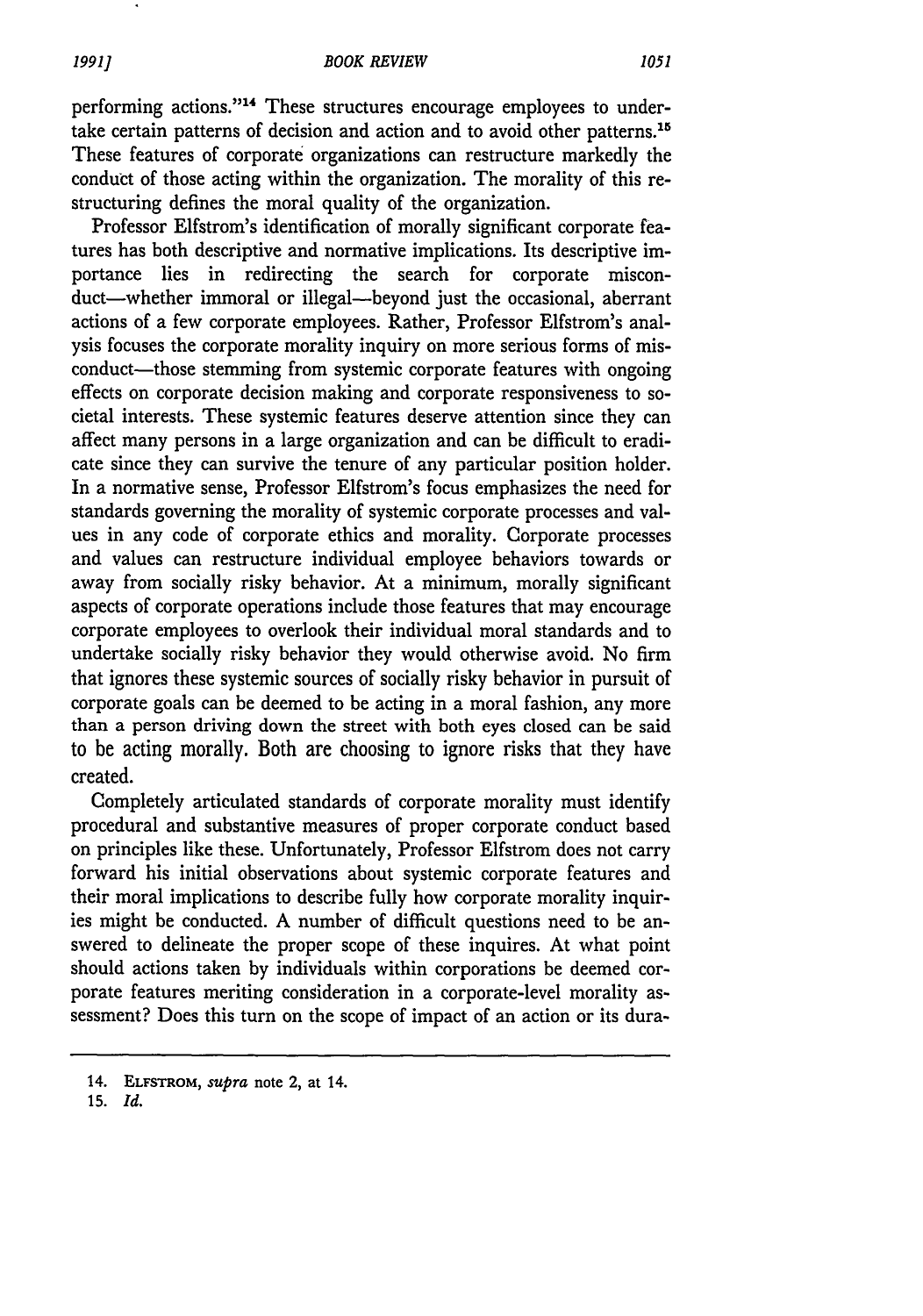tion or both? Do only certain types of corporate policies or practices constitute morally relevant corporate features, such as information-gathering and management practices aimed at measuring and reducing societal injuries? Under what standards should the moral sufficiency of these types of corporate features be measured? What evidence of sufficiency would be relevant?

Professor Christopher Stone of the USC Law Center suggested one approach to answering these questions some years ago. In his landmark study, Where the Law Ends,<sup>16</sup> Professor Stone described a number of organizational measures that large corporations can adopt to make their firms responsive to legal constraints. These measures include: 1) making resources available to corporate board members to enable ongoing analysis of corporate compliance with legal responsibilities; 2) board compositions structured to insure the representation of corporate stakeholders and the public in board decision making; 3) management conduct codes that promote responsiveness to legal demands; 4) information-handling systems within large firms that can insure that key information on law compliance and other socially significant aspects of corporate performance is gathered, and that this information rises to high levels within corporate organizations; and **5)** decision-making procedures that insure that predicable law compliance problems and social impacts are addressed in corporate decision making.<sup>17</sup>

These same practices might be used more broadly to insure corporate awareness of the social damage incident to its activities and to encourage and monitor progress towards minimizing that damage. The adoption of corporate features like these might then be taken as the mark of a morally responsible firm. Whether or not this approach is used, the characteristics of morally responsible corporate organizations need far more detailed elaboration than Professor Elfstrom's brief treatment.

### II. THE **CONTENT** OF CORPORATE MORALITY

Professor Elfstrom argues that utilitarian theory is the "normative perspective" that should ground moral claims on multinational corporations. He endorses normative analyses of multinational corporate conduct under a variant of utilitarian theory articulated by Mr. R. M. Hare.<sup>18</sup> According to this version of utilitarianism, conduct-corporate or otherwise—is desirable to the extent that it maximizes the fulfillment of the

**<sup>16.</sup> C. STONE,** *supra* note **8.**

**<sup>17.</sup>** *See id.* at **122-227.**

*<sup>18.</sup> See* RICHARD MERVYN HARE, MORAL THINKING: ITS LEVELS METHODS **AND POINT (1981).**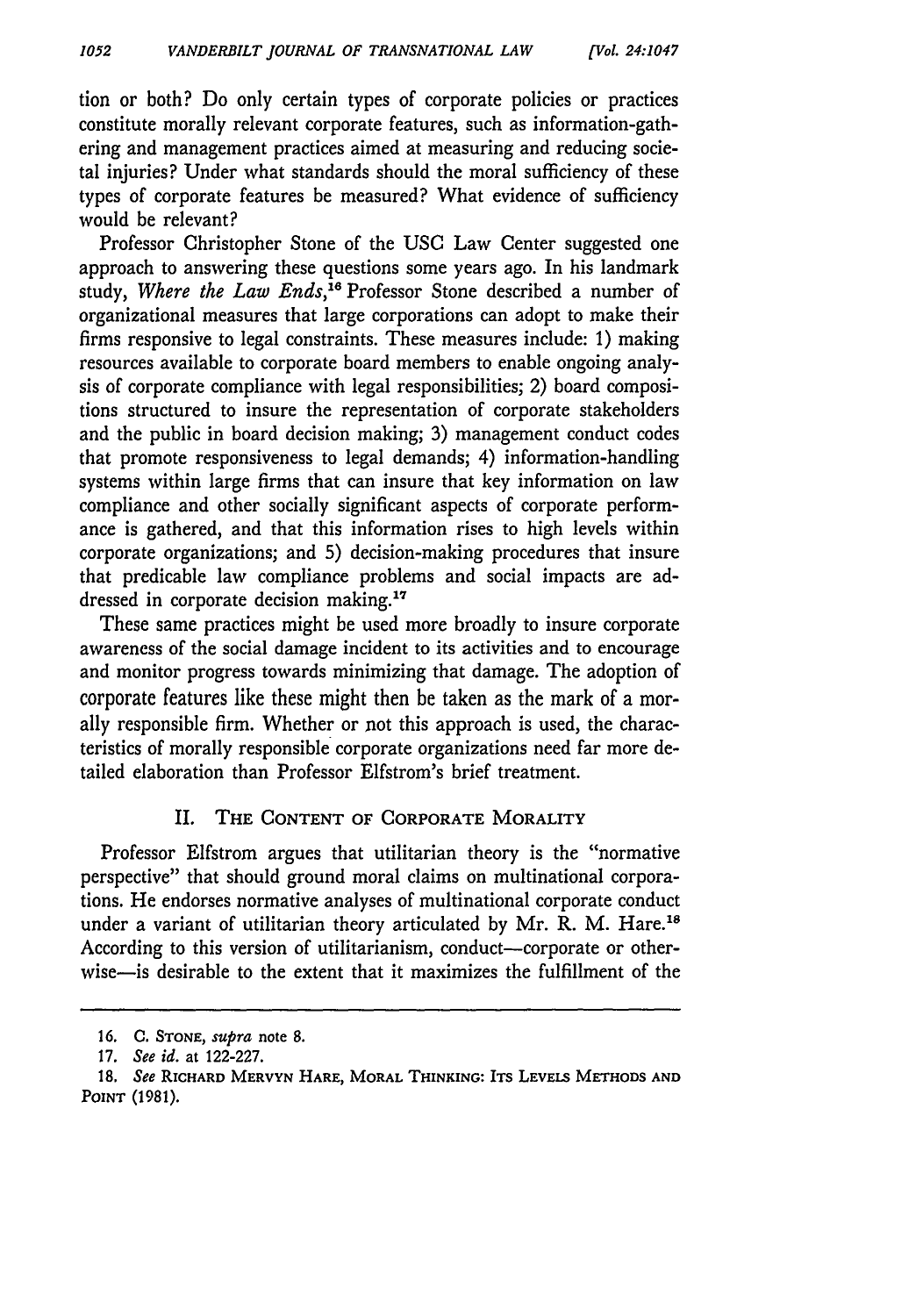preferences people hold or that it is reasonable to believe they would hold following reasoned deliberation. Professor Elfstrom concludes that this approach has a number of advantages in characterizing the moral quality of multinational corporate conduct. These advantages include the ability to cut across varying cultures, values, and ideologies in different parts of the world and the ability to provide a framework for moral analysis even in the absence of sophisticated institutional systems defining virtuous corporate conduct or the rights of persons affected by multinationals.

Following his adoption of utilitarianism as a normative framework, Professor Elfstrom goes on to identify the types of individual preferences that should be included in a utilitarian analysis of corporate morality, separating these preferences into basic and secondary wants. In the first category, Elfstrom includes preferences that he presumes all rational persons desire: the preservation of life and the means to sustain it. He interprets these to include preferences for a diet sufficient for normal human activity, shelter, clothing, and basic medical care, as well as a preference to avoid threats to human health and safety. In his category of secondary wants, Elfstrom includes a broad range of preferences related to personal fulfillment. For example, secondary wants include desires for attractive clothes or rewarding careers. He distinguishes these secondary wants from basic ones on the following grounds: **1)** secondary concerns are less important to preference holders since these concerns generally will be ignored when their satisfaction will threaten physical well being; 2) secondary wants vary more considerably from person to person and from place to place; and 3) secondary wants often are more costly and difficult to fulfill than are the basic requirements of life.

After developing this dichotomy of personal preferences, Elfstrom uses it to construct moral guidelines for multinational conduct. He concludes that multinational corporations have clear moral obligations to avoid actions and policies that impinge on basic wants-to avoid behavior likely to deprive people of their lives or health. He argues, however, that these entities are subject to much weaker obligations to serve secondary wants. These obligations are weak, according the Elfstrom, because secondary wants "are morally less weighty and because of the practical difficulties and unbounded costs  $\dots$  in the way of meeting them."<sup>19</sup> He also believes that multinational firms should not be compelled by moral codes to further the secondary wants of individuals since "the intrusion into human and cultural life necessary to begin to meet them will be inappro-

**19. ELFSTROM,** *supra* note 2, at 34.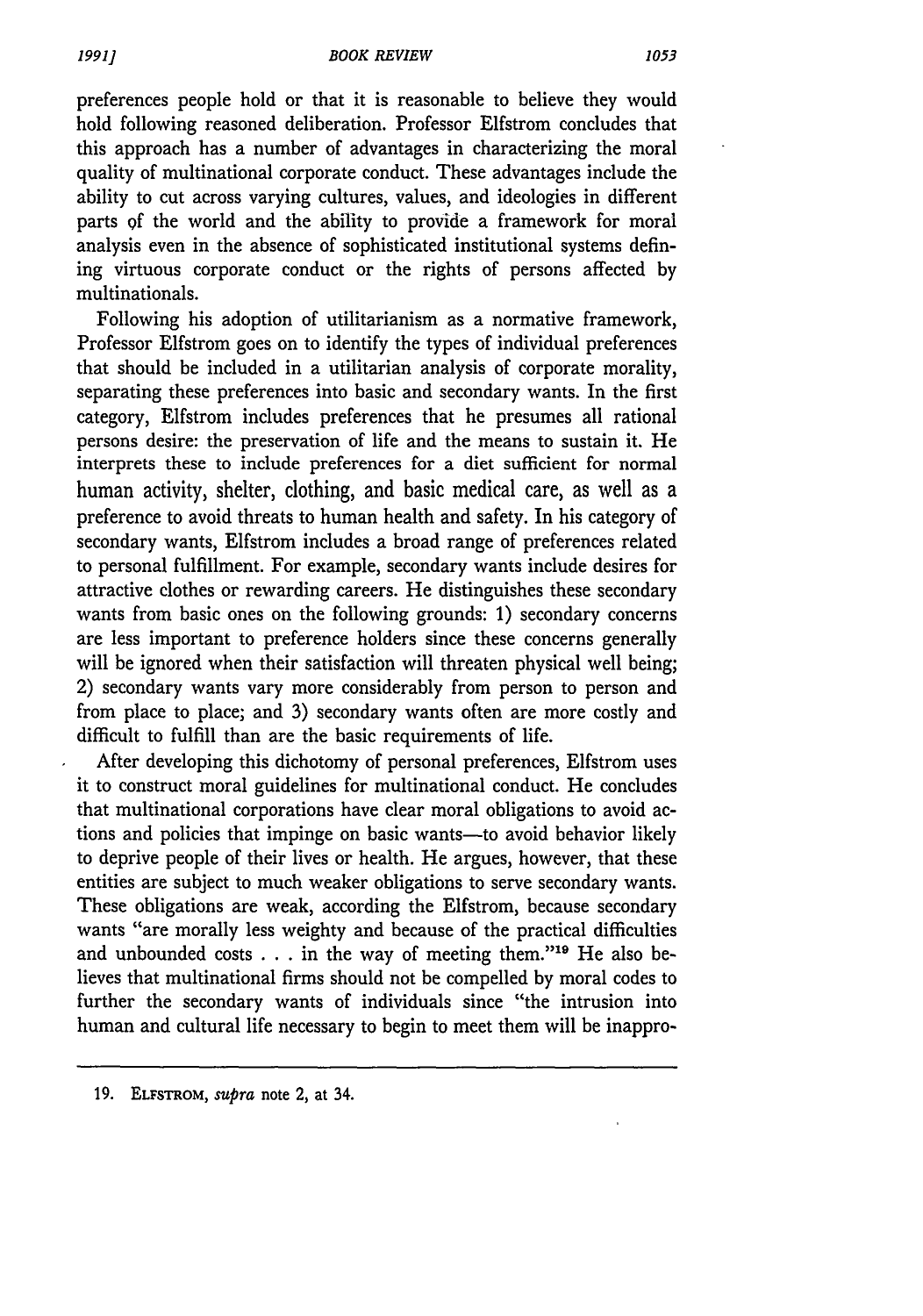priate for corporations."20

Professor Elfstrom's conclusion that corporate actors have moral obligations to avoid physical harm to individuals seems correct, but hardly complete. His rejection of further corporate obligations for the secondary wants of persons affected by corporate activities reflects an overly narrow view of desirable corporate conduct. At least in connection with persons directly affected by corporate operations-consumers, employees, contractors, lenders, or shareholders-a more complete corporate moral code might include obligations concerning honesty, integrity, promise-keeping, fidelity, fairness, caring and respect for others, public service, pursuit of excellence, and accountability for corporate actions.<sup>21</sup> Even if a corporate moral code did not require specific results in these areas, it might still obligate corporations to detect the preferences of affected parties concerning these aspects of corporate performance and to articulate and openly pursue a program for reconciling competing preferences.

Taking just one of these types of obligations, the pursuit of excellence, one can consider how a moral code broader than that proposed by Professor Elfstrom's might operate. Imagine a car company contemplating the adoption of two car designs. The only difference between the two designs is that Model A will last longer than Model B. The production costs and safety characteristics of these two models are essentially identical. Assume further that the company adopts Model B, the less durable design, because management believes that more frequent turnover in car ownership will produce greater repeat sales.

Using Professor Elfstrom's analytic framework, this action results in no moral implications for the corporation. The choice to build the less durable design will not impinge on any basic want of car consumers. This is because the two designs at stake are equally safe and the additional expense that car consumers will bear because they will purchase cars more often probably will not be so large that it will threaten family diets or raise other health concerns.

Although management's decision does not implicate basic wants, the company's decision still would be morally suspect under a moral code valuing the pursuit of product excellence. The decision to implement Model B constitutes a knowing refusal to produce a better design-one better serving the desire of car consumers to maximize value received for car-purchase dollars. Furthermore, management has chosen a lesser quality design with obvious negative implications to consumers to gain a

<sup>20.</sup> *Id.*

<sup>21.</sup> *See* Josephson, *Teaching Ethical Decision Making and Principled Reasoning,* EThics, Winter, 1988, at 27, 29-30.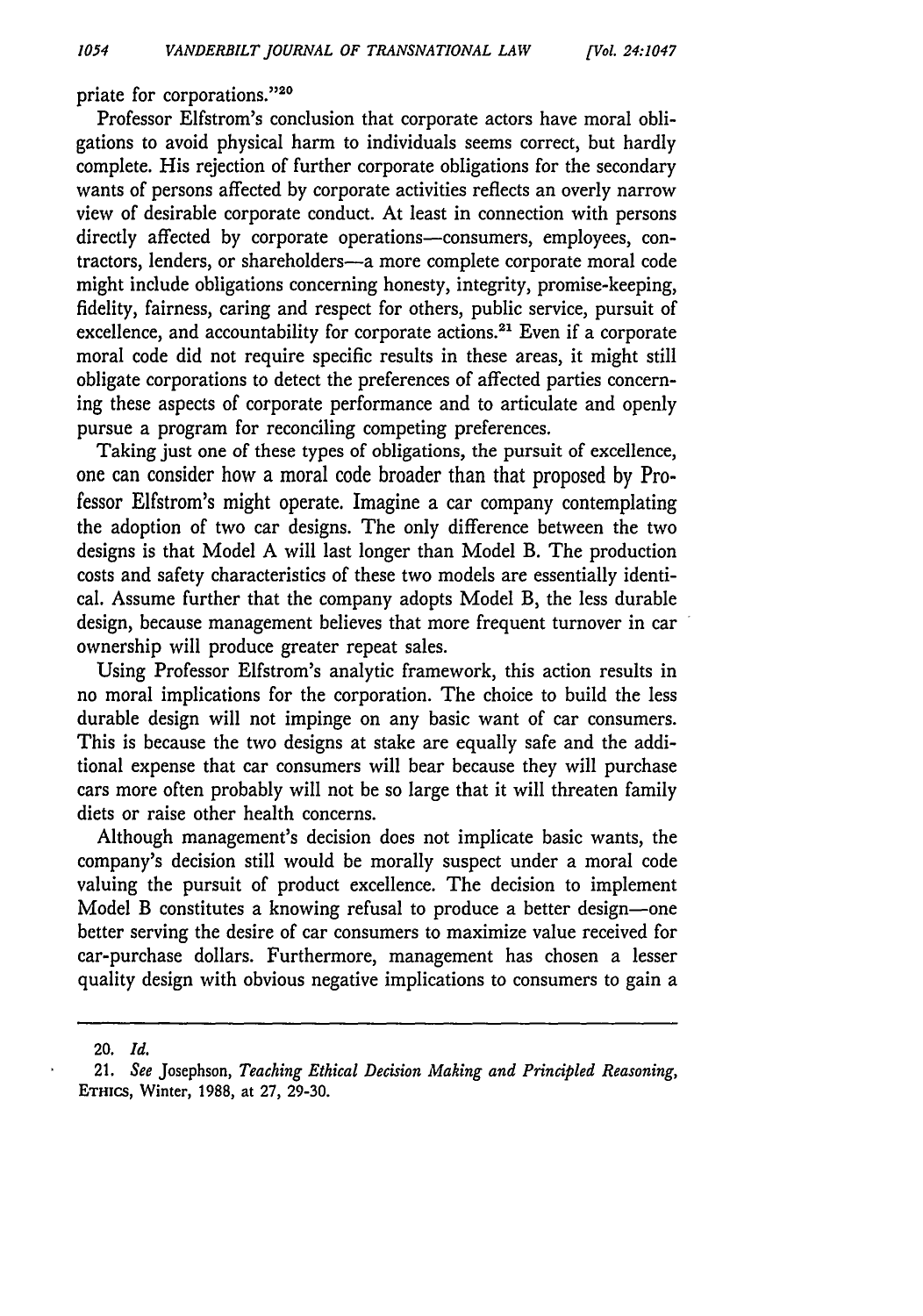remote and highly speculative benefit for the corporation and its shareholders. This decision should be condemned as immoral simply because it elevates a small or non-existent corporate gain over easily attained product quality improvements and increased consumer satisfaction.

Despite his rejection of a moral obligation on the part of large concerns to pursue the secondary wants of individuals, portions of Professor Elfstrom's discussion imply support for just this obligation. For example, Elfstrom cites with approval Milton Freedman's observation that corporate organizations are subject to obligations of honesty and fairness in dealing with others. In instances when a direct link between corporate dishonesty and public safety is not present, however, a corporation's dishonesty matters because it restricts the fulfillment of the secondary wants of affected parties. For example, a corporation that adopted a policy of consistently misportraying the useful life of cars it was selling would be acting dishonestly toward consumers, but would only be impairing those consumers' ability to satisfy a secondary want-namely, the desire to achieve maximum return from car-purchase dollars by informed consumer choices. While Elfstrom would seem to agree that this corporate conduct is immoral, this result is inconsistent with his general rule that corporate morality demands only that corporations avoid actions impinging on basic harms to human life or safety.

A value scheme like Professor Elfstrom's will shield most corporate business practices from moral accountability even though those practices do not address the full range of personal interests known by corporate personnel to be affected by the practices. This weak moral framework invites toleration of arbitrary, but not life-threatening, conduct by firms that can result in shoddy products and avoidable harms to employees, shareholders, and societal interests. Honesty in corporate operations, while essential to corporate morality, is not enough. Honest greed-the honest pursuit of profit maximization at the expense of all other values except public safety-is an inadequate measure of corporate morality unless society will treat the corporate equivalents of Dickens' Mr. Scrooge as moral giants. Large corporations are capable of better behavior, and applicable moral standards should demand it.

## III. INTERNATIONAL DIMENSIONS **OF** CORPORATE MORALITY

Professor Elfstrom goes on to assess moral accountably problems that arise when large corporations engage in multinational operations. He gives separate attention to problems emanating from: **1)** the sheer size of many multinationals, and their ability to exercise enormous economic power in small, undeveloped nations; 2) the difficulty of imposing company-wide moral standards in the face of diverse, and sometimes conflict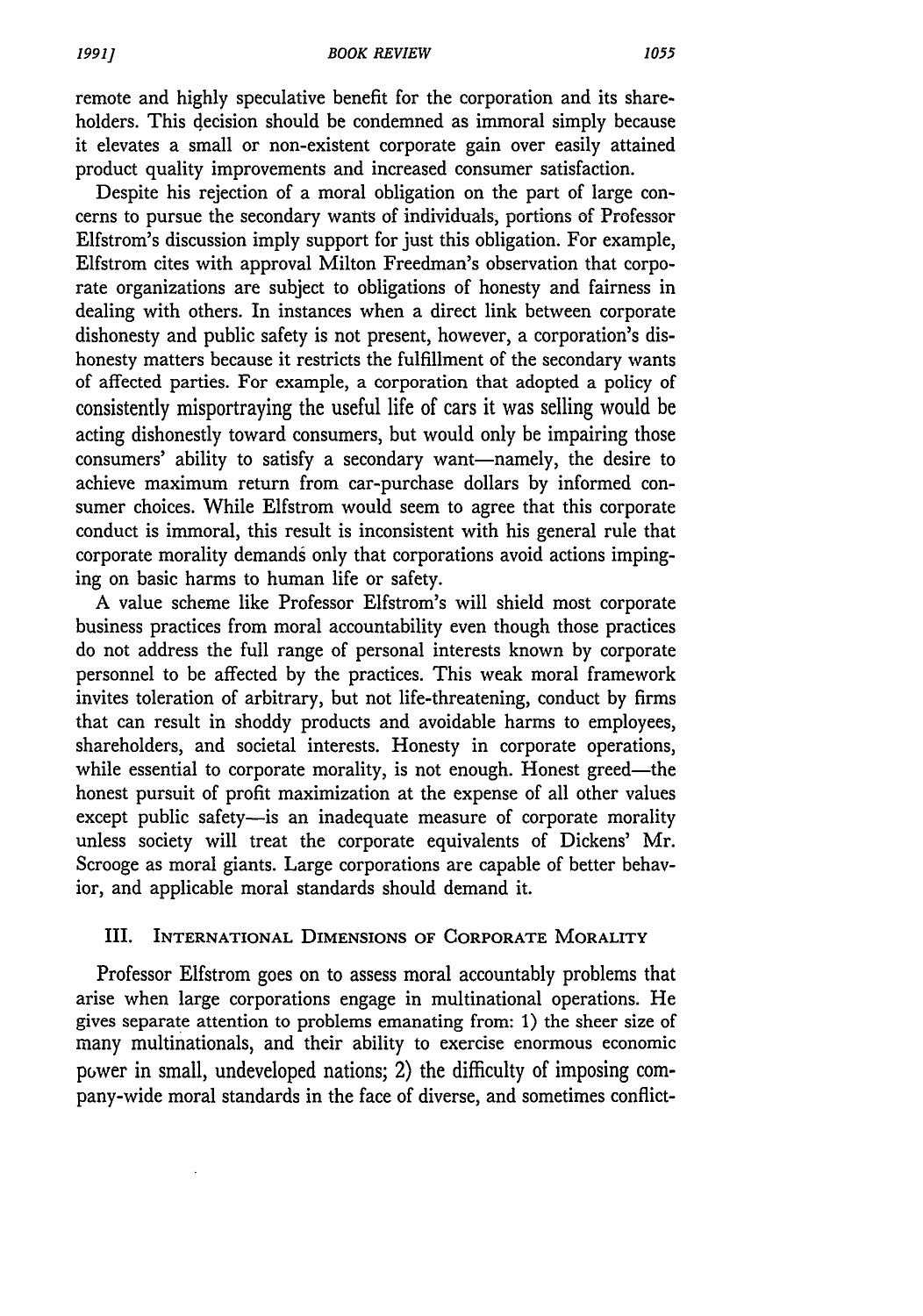ing, cultural values in different states; 3) the ability of many multinationals to move products, employees, and other operations among states either to obscure which nation has jurisdiction over dangerous conduct or to obtain the most favorable environment for that conduct; and 4) the tendency of some multinationals to align with strong governments in overseas settings-either because the governments are major customers or because alignment creates advantages for the multinationals in general business operations within the states-allowing the corporations to be manipulated by government officials to serve political purposes.

Although all these discussions contain valuable insights, Professor Elfstrom's examination of intercultural conflicts is particularly interesting. Elfstrom considers a number of settings in which cultural conflicts presently affect multinational operations, including varying cultural acceptance of racial or sexual discrimination and payments, gifts, or bribes in the course of commercial transactions. He argues that corporate responses to varying value schemes in different states should be governed by two basic principles: first, a corporation should have a single set of publicly announced standards to govern its operations worldwide; and second, these standards should be included in agreements or accords shaping commercial and other relationships in individual foreign states.

Elfstrom goes on to examine how these broad principles might be translated into specific corporate conduct in the face of three types of value conflicts. The first occurs when the standards of moral conduct that a corporation wishes to uphold, though consistent with official policy in a particular nation, conflict with common, informal practices in that state. For example, corporate attempts to maintain complete gender equality in operations in Japan might conflict with the unofficial, but nonetheless real, cultural aversion of business partners to deal with female business executives on an equal footing. In these settings, Elfstrom suggests that the proper course for a multinational corporation is to announce publicly the standards of equality it intends to use in dealing with people inside and outside the corporation and to press for compliance with those policies when possible, but to accept the hypocrisy of discrimination when no alternative exists.

In Elfstrom's view, breaches of corporate equal opportunity standards to accommodate local customs usually are not immoral. He feels that employees will seldom be deprived of subsistence resources because of these breaches-perhaps because he assumes that they can fulfill their basic needs through other jobs in the same state or through similar jobs elsewhere in the world. In terms **of** Elfstrom's general analytic framework, corporate compliance with cultural hypocrisy concerning employment opportunities does not rise to the level of corporate immorality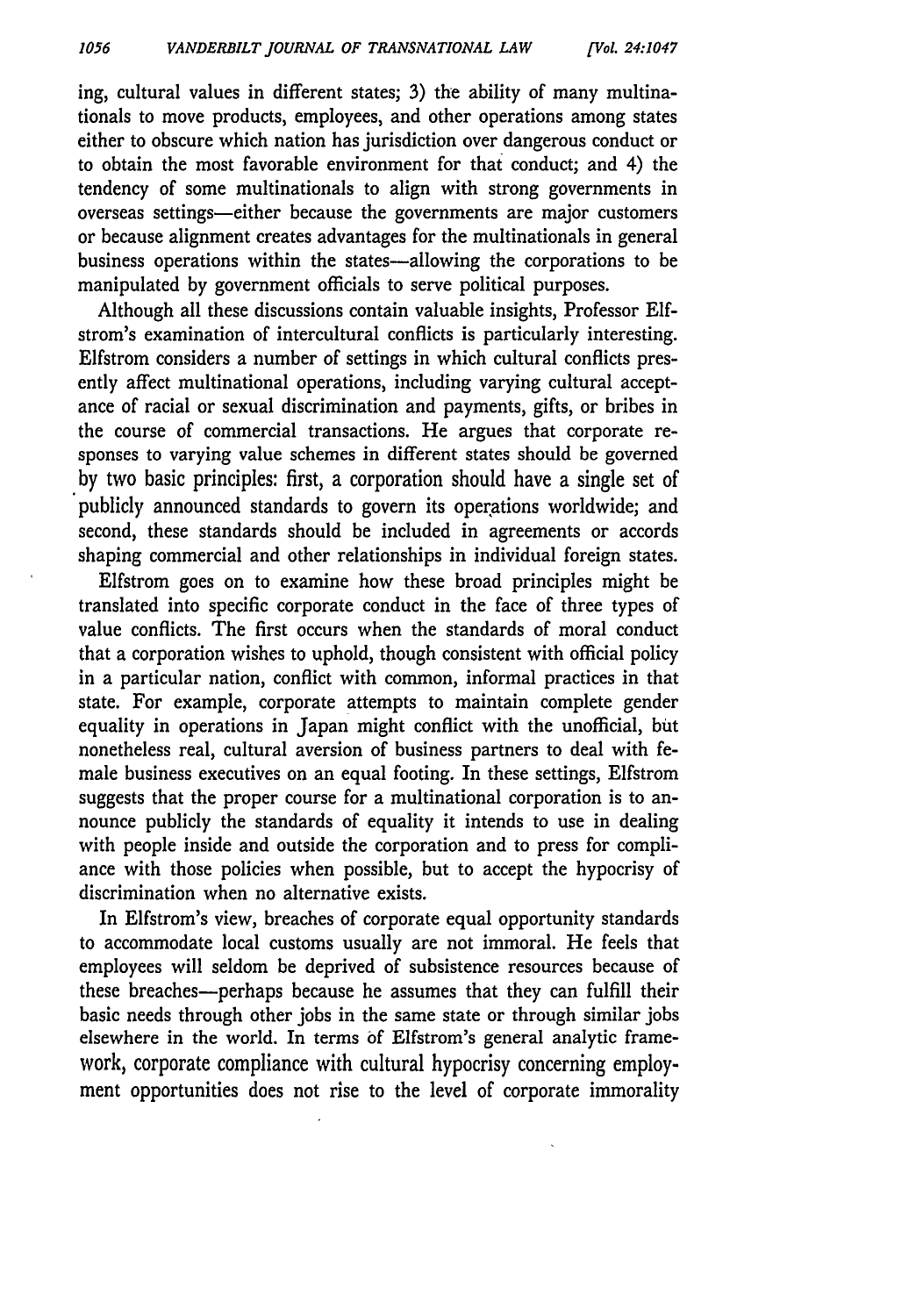since its primary impact is in lessening the job opportunities and fulfillment of affected employees, a disappointment only of the secondary wants of these employees. Elfstrom does not state when, if ever, the steps necessary to do business in such a hypocritical culture will be so onerous that a corporation is morally obligated to forego continued business operations there.

A second, even less avoidable form of conflict arises when values conflicting with corporate standards are embedded firmly in a particular culture, as in states in which legal or religious standards compel observance of certain values. Corporate actions adhering to contrary standards may be deeply offensive to local citizens or even illegal. An example of this conflict would be corporate policies requiring equal treatment of male and female employees in Saudi Arabia. These policies would conflict with widely-observed and strongly-enforced religious standards limiting the activities of women.

Here, Elfstrom suggests that the full extent of corporate moral obligation is to seek interstices in the local cultural requirements and to attempt to maintain corporate values within these narrow gaps. For example, he suggests that a corporation might seek to apply its usual policies to employees brought into a restrictive state, while treating native employees in accordance with local, more restrictive standards. Again, **Elf**strom does not explain fully why this mode of operation is morally superior to simply ceasing operations in a state where corporate values cannot be observed. Presumably, however, it is a reflection of his earlier conclusion that negative treatment of employees under local standards rarely will be so serious as to deprive them of their basic livelihood and that other consequences are morally insignificant for the corporation.

Finally, Elfstrom considers value conflicts that involve both basic needs and little hope of cultural change. He cites restraints on corporate equal employment opportunity practices in South Africa as an example of such an extraordinary value conflict. Elfstrom believes this conflict is especially serious because racial discrimination in South Africa directly affects human survival and physical well being, this discrimination is compelled and perpetuated by the state, and there is little indication of substantial movement towards reform. He concludes that adherence to South African laws places corporations in an immoral position, not offset by any meaningful opportunity to promote improvements that would reduce this immorality in the future. Consequently, Elfstrom believes that the only moral course is for corporations rejecting racial discrimination to sever all ties with South Africa. Beyond explaining this conclusion, Elfstrom identifies the features such as intractability and official support that, in his view, make the South African situation morally untenable for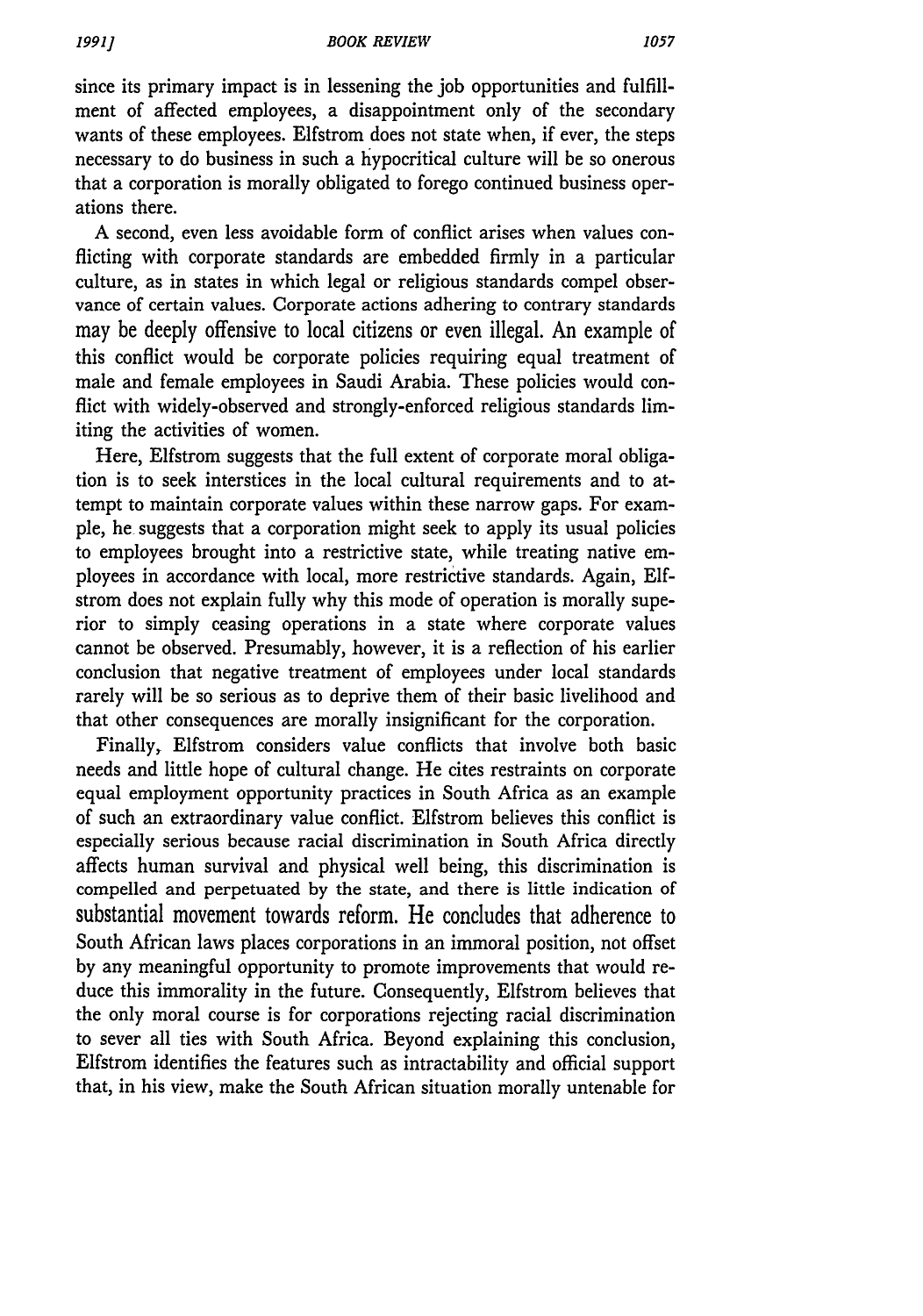multinationals, thereby suggesting the types of value conflicts that may make similar corporate departures morally warranted in the future.

## IV. **FEATURES OF A MATURE MORAL ORDER**

Professor Elfstrom concludes with observations regarding the steps necessary to achieve a mature moral order governing multinational corporations-a system in which members

have a distinct sense of accepted standards of conduct; are aware of how responsibility and accountability are assigned to participants; understand that there are effective sanctions for use against those who fail to uphold recognized standards; acknowledge that there are means of recognizing those whose conduct is exemplary; and, most importantly, collectively recognize that they are part of a *moral* enterprise.<sup>22</sup>

Elfstrom sees numerous barriers to the achievement of this moral order. In the short run, he feels that this moral order will require the development of moral codes for application to worldwide corporate operations, government actions to make some or all of these codes genuinely authoritative for corporate actors, and the development of an international equivalent of "case law" to collect and preserve illustrations of how generally framed moral standards apply to particular instances of multinational conduct.

Eventually, Professor Elfstrom argues that the moral order governing multinational corporations should be embodied in formal codes with means of coercion or punishment to insure corporate compliance. As a corollary to the creation of these codes, he feels that two types of bureaucratic structures will be necessary to insure corporate compliance: first, a system "dedicated to communicating accepted standards to employees and encouraging them to speak out when they encounter moral difficulty,"<sup>23</sup> and second, entities outside of national governments and multinational corporations charged with setting and enforcing standards for both national laws and corporate conduct.<sup>24</sup> He identifies the United Nations and independent international organizations like the International Labor Organization as possible holders of this standard-setting authority.

While these actions would promote corporate adherence to the moral codes involved, there are several reasons to believe that these ambitious, and perhaps unattainable, developments may be both insufficient and

**<sup>22.</sup>** ELFSTROM, *supra* note 2, at **7-8** (emphasis in original).

**<sup>23.</sup>** *Id.* at **107.**

**<sup>24.</sup>** *Id.* at **108.**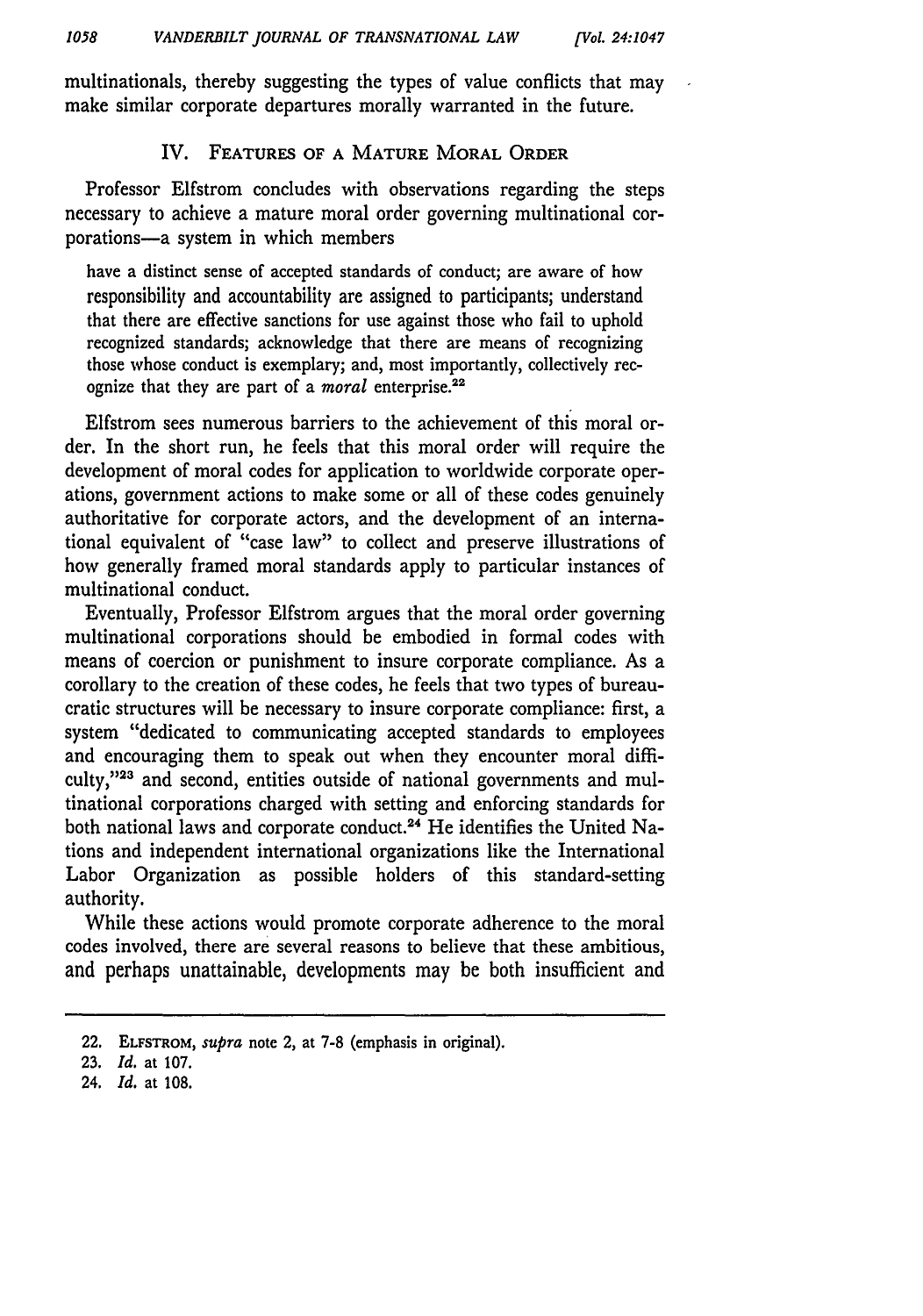unnecessary to realize Professor Elfstrom's vision of a mature moral order governing multinational corporations. Formal moral accountability structures of the sort proposed by Professor Elfstrom will be ineffective to constrain multinational conduct if government officials and the public have no more information about internal corporate affairs than is disclosed currently. Even if extensive, formally codified standards exist, they will have little practical significance if violations of them will go undetected because they can be concealed from public view. The secrecy typically maintained by large corporations, coupled with the particularly weak law enforcement resources of governments in many underdeveloped states, will tend to insure that misconduct rarely comes to light. If external moral accountability is to be a major force in redirecting multinational corporate conduct, regular assessments and public reporting on morally significant corporate conduct must accompany the creation of moral codes. Without mandatory information gathering features, the sorts of moral accountability structures suggested by Professor Elfstrom would be empty gestures.

Were greater information available to the public about multinational corporate conduct, however, it is unclear that the sorts of formal structures identified by Professor Elfstrom will be necessary to achieve his goals. He understates the importance of private action outside of governmental and institutional frameworks as a potential constraint on multinational corporations. Indeed, in the case of his primary example of a desirable corporate response to moral pressure-the departure of most United States multinationals from South Africa-it was primarily private shareholder action and further public criticism that created pressures for firms to leave, not the far more permissive foreign policy of the federal government or any other government body.

Private action .can exert moral pressures on multinational firms through a number of channels. First, unofficial commentators-such as Professor Elfstrom himself-contribute to the formulation of moral standards simply by articulating persuasive rationals for distinguishing between moral and immoral corporate conduct. Second, observers of corporate conduct can influence the public reputation of multinational corporations by reporting on whether corporate conduct meets privately identified moral conduct standards. Finally, those with direct influence on corporate conduct, like shareholders, employees, and consumers, can reshape their conduct to support firms that have reputations as responsible moral actors and to withhold support from those firms that do not. For the immediate future, these private mechanisms provide more promise for progress toward the moral accountability of multinationals than the more elaborate mechanisms that Professor Elfstrom envisions. Of